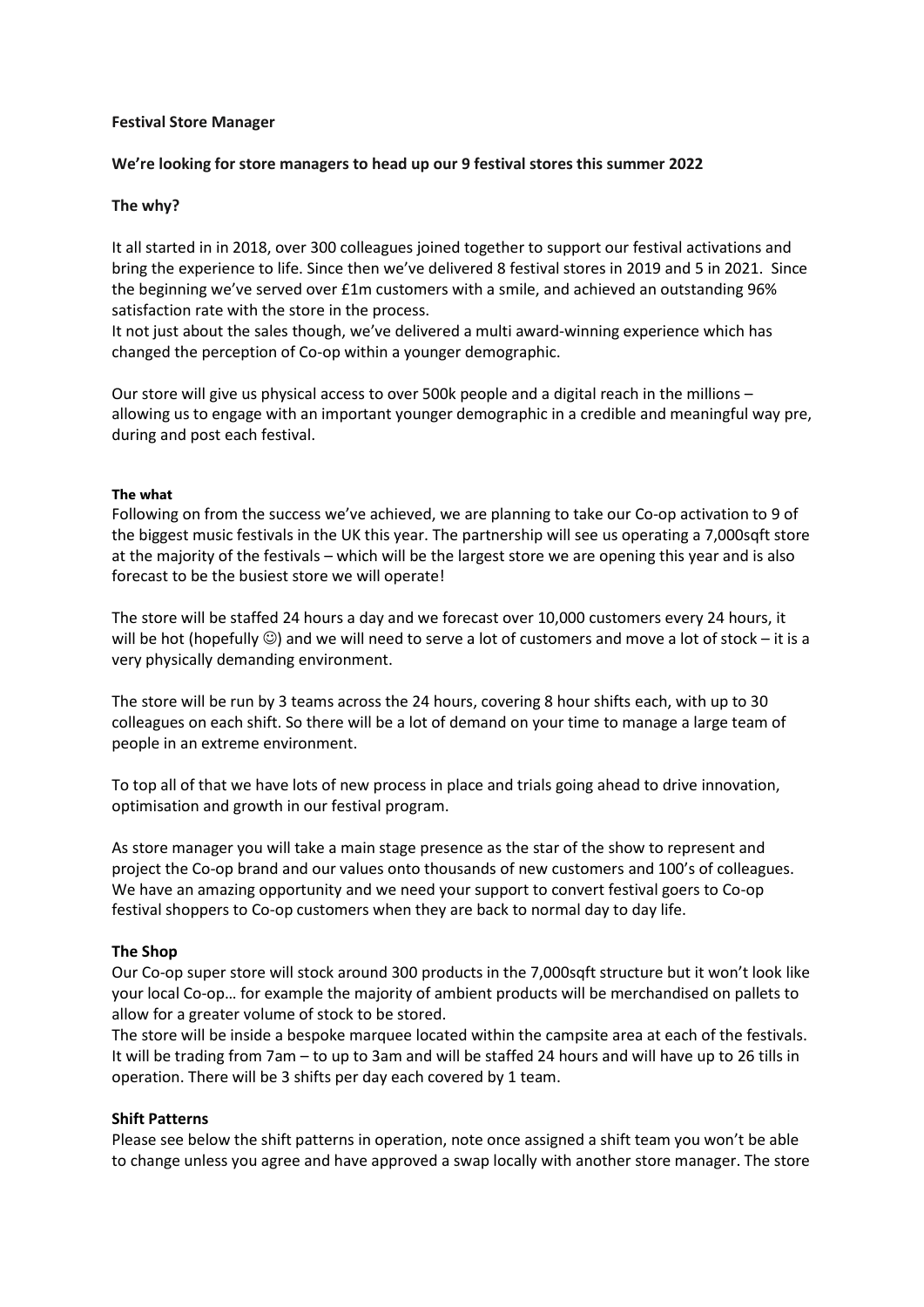won't trade on a Monday so only the Early shift and Late shift store managers and team leaders will work on this day.

Note; Isle of Wight, Latitude and Creamfields start a day later so the below Monday shifts for these festivals would be Tuesday start and not Monday.

#### **Shifts as follows:**

**Download, Isle of Wight, Glastonbury, Latitude, Leeds, Reading and Creamfields** 

## **The Early Team – perfect for early risers who want to enjoy the early evenings at the festival**

Monday - 3pm – 5pm (manager training) Tuesday – 9am – 4pm Wednesday - Sunday 7am – 3.30pm Monday 7am – 1pm for managers only **The Late Team – perfect if you want to explore the festival in the mornings** Monday – 3pm- 5pm (manager training) Tuesday 11am – 5pm Wednesday – Sunday 3pm – 11:30pm Monday 11am – 5pm for managers only **The Night Team – perfect if you're a night owl and want to enjoy the headline act prior to starting work** Monday - 3pm – 5pm (manager training) Tuesday 11am – 6pm Wednesday – Sunday 11pm – 7:30am

Monday – no shift, free to leave at 07:30am

#### **Belladrum & Kendal Calling**

# **The Early Team – perfect for early risers who want to enjoy the early evenings at the festival** Tuesday - 3-5pm (Manager training) Wednesday – 9am – 4pm

Thursday – Saturday (Belladrum) Sunday (Kendal) 6am – 4.30pm

Sunday (Belladrum) Monday (kendal) 7am – 1pm for managers only

## **The Late Team – perfect if you want to explore the festival in the mornings**

Tuesday - 3pm-5pm (manager training)

Wednesday – 10am – 5pm

Thursday – Saturday (Belladrum) Sunday (Kendal) 4pm – 2:30am

Sunday (Belladrum) Monday (kendal) 11am – 3pm for managers only

| <b>Festival</b> | Onsite date          | Commence<br><b>Trading Date</b> | <b>Closedown Date</b>        |
|-----------------|----------------------|---------------------------------|------------------------------|
| Download        | Monday 6th           | Wednesday 8h                    | Monday 13th                  |
|                 | June                 | June                            | June                         |
| Isle of Wight   | Tuesday 14th         | Thursday 16th                   | Monday 20th                  |
|                 | June                 | June                            | June                         |
| Glastonbury     | Monday 20th          | Wednesday                       | Monday 27th                  |
|                 | June                 | 22nd June                       | June                         |
| Latitude        | Tuesday 19th         | Thursday 21st                   | Monday 25th                  |
|                 | July                 | July                            | July                         |
| Belladrum       | Tuesday 26th<br>July | Thursday 28th<br>July           | Sunday 31 <sup>st</sup> July |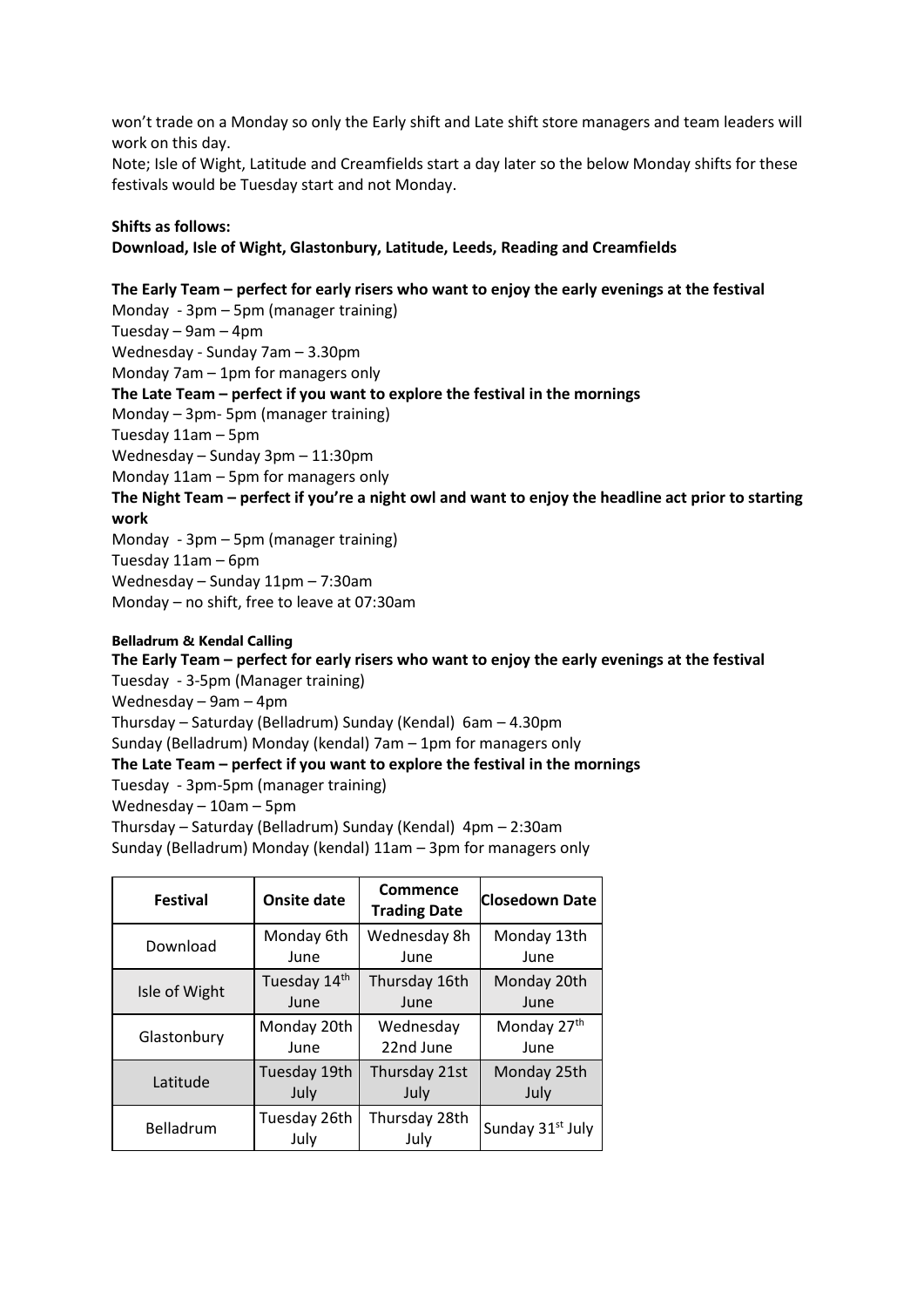| <b>Kendal Calling</b> | Tuesday 26th | Thursday 28th                        | Monday 1st            |
|-----------------------|--------------|--------------------------------------|-----------------------|
|                       | July         | July                                 | August                |
| Creamfields           | Tuesday 23rd | Thursday 25th                        | Monday 29th           |
|                       | August       | August                               | August                |
| Leeds                 | August       | Monday 22nd Wednesday 24th<br>August | Monday 29th<br>August |
| Reading               | August       | Monday 22nd Wednesday 24th<br>August | Monday 29th<br>August |

## **What is provided?**

## **Training**

There will be a full day of training ahead of the festival season with all selected store managers to support on ways of working and change to process that are different from normal store. You will be provided with a guidance booklet to support your role on site. There will be a route of escalation provided to you should you require it.

## **The Campsite**

Colleagues travelling from outside a reasonable travel distance will stay in the staff campsite at each festival - within this staff campsite we will have a dedicated Co-op area complete with a 2-man tent per person, Co-op toilets and showers plus our own security.

## **Festival Tickets**

You will receive staff accreditation tickets which will give you access to the campsite, staff campsite and arena. You will also be able to leave the site if you wish and parking is available in the public car parks.

### **Entry Fees**

You will be paid your standard Co-op rate of pay for hours worked but will not be paid for time at the festival when not working – usual out of hours working payment will be supplemented where applicable.

Co-op will cover your travel to/from the festival, all ticket charges for you, parking if required and you'll be entitled to claim your business areas set subsistence allowance for breakfast and dinner if staying at the festival.

### **Entry Restrictions**

You must be aged over 18 as at 1<sup>st</sup> June 2022. Applications are open to colleagues across One Co-op, however first priority will be given to colleagues who live in proximity to the festival site. Other colleagues can still apply and will still be selected as we are only able to take max 1 colleague per store team. Additionally, please speak to your line manager first to ensure they would be happy with you leaving the team to work at a festival for a week.

# **Responsibilities and duties**

# **Safe, legal and operational**

- Validate all safe and legal checks and take corrective action if needed.
- Role model Co-op Ways of Being and Co-op behaviours to be able to co-operate together.
- Inspire and empower your lead team to confidently support and manage colleagues and key roles they are given
- Speaking up about operational insight and themes with partnerships and operational role to influence change to do what matters most going forward.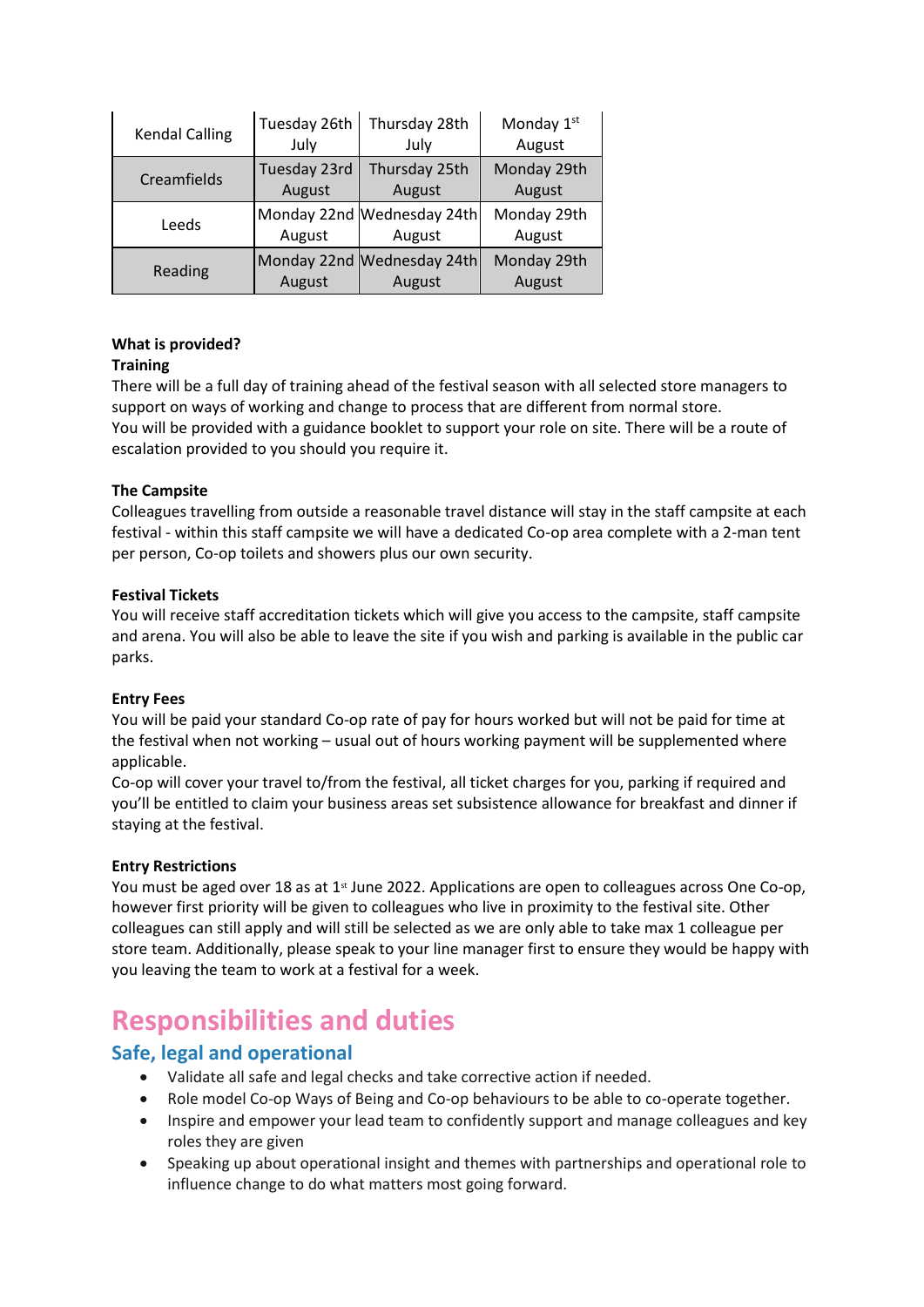# **Engaging with everyone to succeed together**

- Using an inspirational communication style, forge strong relationships with colleagues in store, collaborate with other Store Managers on the other shifts and other functions to reach the desired outcome, i.e. coaching, challenging, engaging teams.
- Build an inclusive culture, so everyone speaks up, their opinion is considered and collaborate

## **Embrace change**

- Focus on personal growth opportunities to continuously develop yourself festivals provides an opportunity to take on something new and with increased responsibility
- Be open to new adapted process suitable to festival stores
- Passionately communicate and implement festival process and plans to embed the different ways of working in a festival environment
- Provide open and honest feedback on the effectiveness of implementing & embedding change.
- Be curious, future-focused and find innovate ways of working to improve continuously & feedback to partnerships team post festivals.

# **Easy and friendly customer experience**

- Advocate and coach our service promises, to help colleagues put our customers first.
- Ensure that best practice and procedures are adopted by colleagues to protect our customers and our brand reputation.
- Understand all your stores operational trading requirements bespoke to festival

# **Skills, knowledge and experience**

## **Skills**

- Leading and motivating a large team of colleagues c25+, to inspire operational excellence across our festival stores.
- Has the ability to interact and understand others, able to quickly develop new relationships to ensure trust and a mutual respect.
- Uses a variety of leadership skills to get the best from an individual or a situation which includes coaching to stretch the performance of others.
- Ability to lead and implement training to all colleagues
- Ability to collaborate with other store managers on site & handover at the beginning and end of shifts
- Confidently manage and collaborate with external festival stakeholders such as licencing, health & safety, security, emergency services and be able to provide correct paperwork when required

# **Knowledge**

- Significant knowledge of Food retail and operations is essential to be able to work in festival stores.
- Knowledge of festival environment beneficial
- Knowledge of click and collect beneficial (not all sites)
- Significant knowledge of back office processes with ability to adapt and implement in different environment
- Continually assess opportunities to improve service & feedback to partnerships team